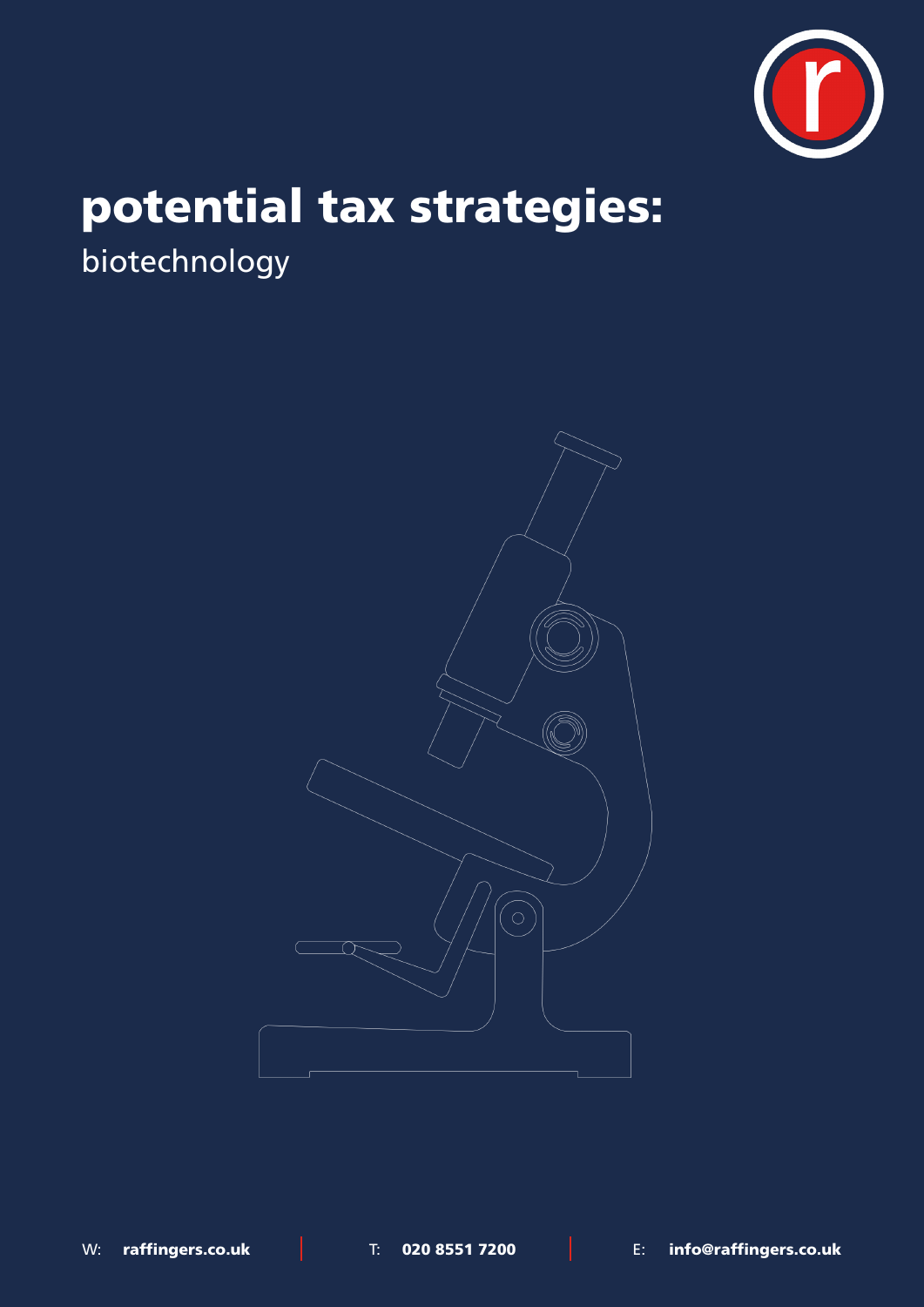

## About This Sector

Biotechnology is the use of biological processes, organisms or systems to manufacture products intended to improve the quality of human life. Biotechnology companies almost always qualify for R&D tax credits. In many companies, successful formulation development, process development, pilot batch productions, scale-up processes, method development, and analytical testing of experimental or improved products, involves extensive experimentation and testing to ensure product quality and process efficiency. This creates opportunities for tax reliefs and incentives for the taxpayer.

#### Potential R&D Claims

Many companies are conducting qualifying R&D activities for R&D tax relief purposes in this sector on a daily basis, without even realising it. What may seem as typical day-to-day challenges in the office and field may qualify. This may include developing new products, processes or services or duplicating existing products and processes in an appreciably improved way. The development does not have to be blue sky innovation; however, it is necessary for the company to demonstrate some kind of technical uncertainty in the work being undertaken.

Typical qualifying activities within this sector include but are not limited to:

- **•** Development of new therapeutic drugs, compounds or molecules, used in synthesis experiments.
- **•** Discovery and development of new methods for drug delivery.
- Generation of pilot batches of new products for testing and validation.
	-
- Potential Capital Allowance Claims
- Design and development of new or improved scaled-up manufacturing processes.
- Conducting clinical tests to satisfy government regulatory requirements prior to commercialisation.

Capital allowances enable commercial property owners to obtain tax relief relating to capital expenditure embedded within their building. Capital allowances on plant and machinery and lab equipment, will typically be claimed in the tax computation already.

However, many businesses in this sector are missing out on valuable capital allowances available not only on commercial property owned for years, but also on the;

Acquisition

Construction; or

Refurbishment

Extension of commercial property